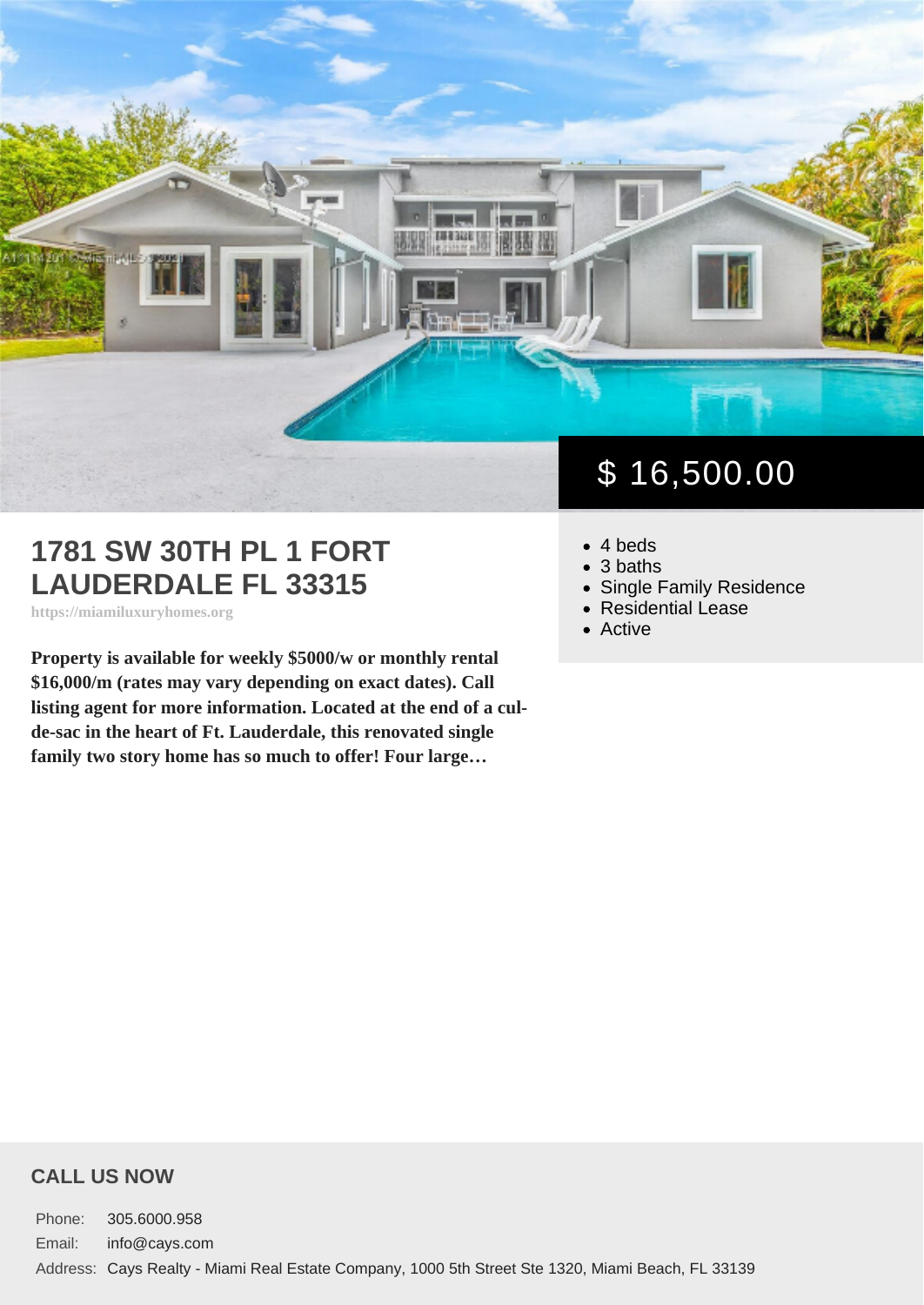#### BASIC FACTS

Date added: 06/08/22 MLS #: A11114201 Post Updated: 2022-07-03 02:55:33 Bedrooms: 4 Bathrooms: 3 Bathrooms Full: 3 Area: 3510 sq ft Lot Size Units: Square Feet Year built: 1987 Status: [Active](https://miamiluxuryhomes.org/es_status/active/) Type: [Single Family Residence](https://miamiluxuryhomes.org/es_type/single-family-residence/)

### ROOMS & UNITS DESCRIPTION

Unit Number: 1

## LOCATION DETAILS

County Or Parish: Broward County **Zoning Description: Residential** 

#### PROPERTY DETAILS

Lot Size Area: 40798

Direction Faces: East The Subdivision Name: OAKLANE 1ST ADD Lot Size Square Feet: 40798 sq ft Parcel Number: 504221300010

## PROPERTY FEATURES

Pool Features: In Ground, Pool **Carport Spaces: 3** 

#### CALL US NOW

Phone: 305.6000.958 Email: info@cays.com Address: Cays Realty - Miami Real Estate Company, 1000 5th Street Ste 1320, Miami Beach, FL 33139